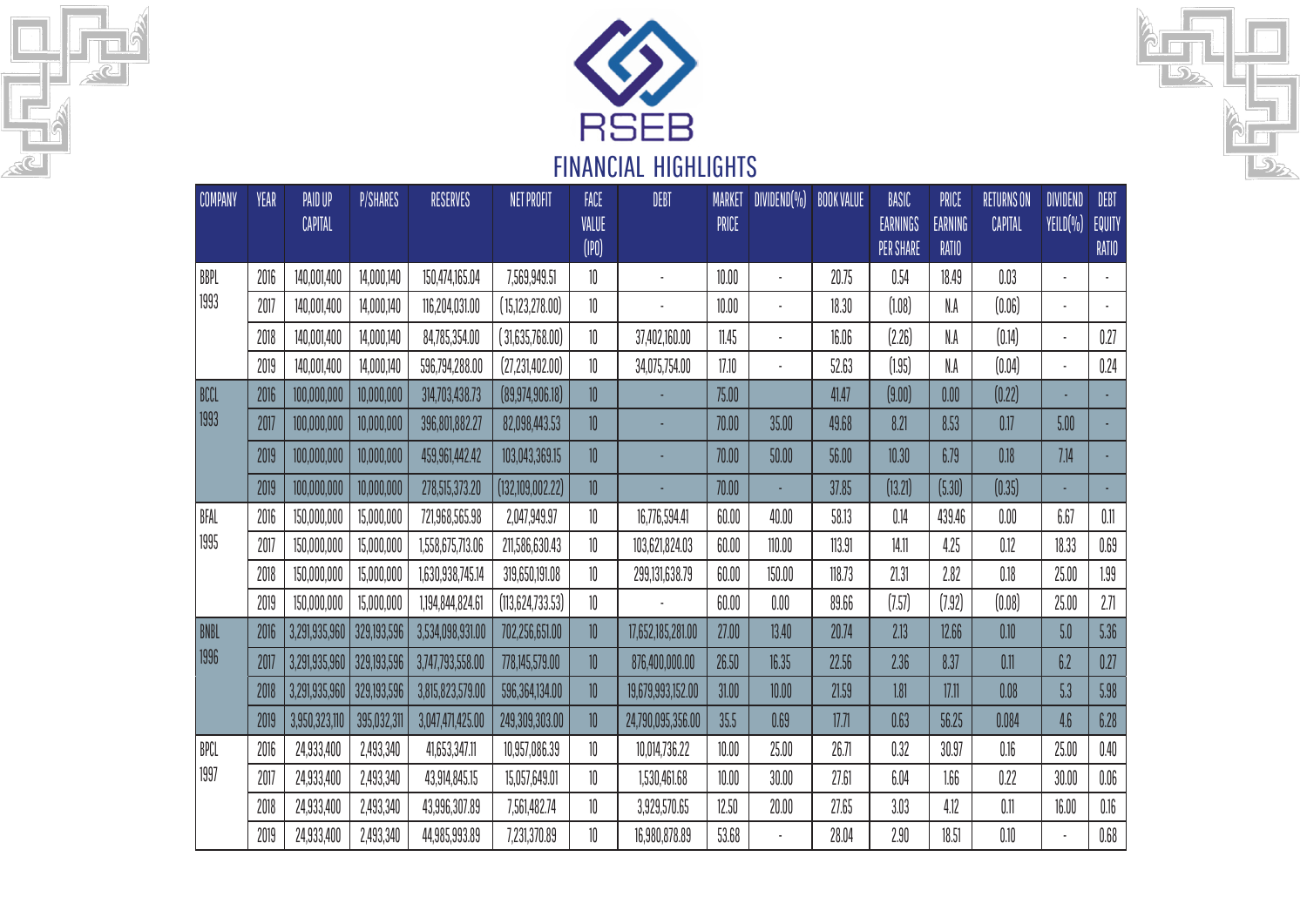





| <b>COMPANY</b> | YEAR | PAID UP<br>CAPITAL | P/SHARES    | RESERVES         | NET PROFIT         | FACE<br>VALUE<br>$($ IPO $)$ | DEBT             | <b>MARKET</b><br>PRICE | DIVIDEND(% ) | <b>BOOK VALUE</b> | BASIC<br>EARNINGS<br><b>PER SHARE</b> | PRICE<br><b>EARNING</b><br>RATIO | RETURNS ON<br>CAPITAL | DIVIDEND<br>YEILD(%) | DEBT<br>EQUITY<br>RATIO |
|----------------|------|--------------------|-------------|------------------|--------------------|------------------------------|------------------|------------------------|--------------|-------------------|---------------------------------------|----------------------------------|-----------------------|----------------------|-------------------------|
| BTCL           | 2016 | 20,940,000         | 2,094,000   | 256,034,202.00   | 30,131,162.00      | 10 <sup>°</sup>              | 104,763,407.00   | 40.00                  | 30.00        | 132.27            | 14.39                                 | 2.78                             | 0.11                  | 7.50                 | 5.00                    |
| 1994           | 2017 | 20,940,000         | 2,094,000   | 292,754,162.00   | 36,053,656.00      | 10                           | 104,763,407.00   | 40.00                  | 30.00        | 149.89            | 17.22                                 | 2.32                             | 0.11                  | 7.50                 | 5.00                    |
|                | 2018 | 20,940,000         | 2,094,000   | 314,724,078.00   | 37,548,048.00      | $10\,$                       | 94,182,935.00    | 41.00                  | 30.00        | 160.30            | 17.93                                 | 2.29                             | 0.11                  | 7.32                 | 4.50                    |
|                | 2019 | 20,940,000         | 2,094,000   | 332,712,165.00   | 35,984,940.00      | 10                           | 91250939         | 138.60                 |              | 168.89            | 17.18                                 | 8.07                             | 0.101752353           |                      | 4.36                    |
| DPOP           | 2016 | 10,000,000         | 1,000,000   | 16,032,557.00    | (2,121,279.00)     | 10                           | 690,868.00       | 20.00                  |              | 26.03             | (2.12)                                | (9.428)                          | (0.081)               |                      | 0.069                   |
| 2001           | 2017 | 10,000,000         | 1,000,000   | 18,792,852.00    | 2,760,294.00       | 10                           | 1,027,555.00     | 20.00                  |              | 28.79             | 2.76                                  | 7.246                            | 0.096                 |                      | 0.103                   |
|                | 2018 | 10,000,000         | 1,000,000   | 21,581,984.00    | 2,789,132.00       | 10                           | ,359,502.00      | 20.00                  |              | 31.58             | 2.79                                  | 7.171                            | 0.088                 |                      | 0.136                   |
|                | 2019 | 10,000,000         | 1,000,000   | 21,026,363.00    | (555, 651.00)      | 10                           | 292,000.00       | 33.15                  |              | 31.03             | (0.56)                                | (59.660)                         | (0.018)               | $\blacksquare$       | 0.029                   |
| DSCL           | 2016 | 91,308,600         | 9,130,860   | 261,159,023.00   | 101,728,041.00     | 10                           |                  | 30.00                  | 80.00        | 38.60             | 11.14                                 | 2.69                             | 0.29                  | (26.67)              |                         |
| 1998           | 2017 | 91,308,600         | 9,130,860   | 306,471,570.00   | 118,359,428.00     | 10                           |                  | 34.00                  | 100.00       | 43.56             | 12.96                                 | 2.62                             | 0.30                  | 29.41                |                         |
|                | 2019 | 91,308,600         | 9,130,860   | 416,740,747.00   | 201,577,774.00     | 10                           |                  | 34.00                  |              | 55.64             | 22.08                                 | 1.54                             | 0.40                  |                      | н,                      |
|                | 2019 | 68,481,420         | 6,848,142   | 242,986,839.00   | (13,859,208.00)    | $10\,$                       |                  | 34.00                  |              | 45.48             | (2.02)                                | (16.80)                          | (0.04)                |                      |                         |
| PCAL           | 2016 | 340,000,700        | 34,000,070  | 1,154,690,762.00 | 145,757,954.00     | 10                           | 8,674,291.00     | 51.60                  | 70.00        | 43.96             | 4.29                                  | 12.04                            | 0.10                  | 13.57                | 0.03                    |
| 1993           | 2017 | 340,000,700        | 34,000,070  | 1,071,433,321.00 | 151,064,864.00     | 10                           |                  | 66.00                  | 70.00        | 41.51             | 4.44                                  | 14.85                            | 0.11                  | 10.61                |                         |
|                | 2018 | 340,000,700        | 34,000,070  | 950,485,984.00   | 117,053,153.00     | 10                           |                  | 92.00                  | 60.00        | 37.96             | 3.44                                  | 26.72                            | 0.09                  | 6.52                 |                         |
|                | 2019 | 340,000,700        | 34,000,070  | 801,973,426.00   | 80,988,426.00      | 10                           |                  | 128.00                 |              | 33.58             | 2.38                                  | 53.74                            | 0.07                  |                      |                         |
| RICB           | 2016 | 1,200,000,000      | 120,000,000 | 2,097,658,128.00 | 472,688,369.00     | 10                           | 6,532,475,864.00 | 40.00                  | 25.00        | 27.48             | 3.94                                  | 10.15                            | 0.14                  | 6.25                 | 5.44                    |
| 1993           | 2017 | 1,200,000,000      | 120,000,000 | 2,103,039,586.00 | 265,404,967.00     | 10                           | 5,529,426,207.00 | 59.00                  | 12.60        | 27.53             | 2.21                                  | 26.68                            | 0.08                  | 2.14                 | 4.61                    |
|                | 2018 | 1,200,000,000      | 120,000,000 | 1,054,036,078.00 | (1,233,744,283.00) | $10\,$                       | 4,259,242,987.00 | 72.00                  |              | 18.78             | (10.28)                               | (7.00)                           | (0.55)                | 1.75                 | 3.55                    |
|                | 2019 | 1,400,001,800      | 140,000,180 | 2,195,396,628.00 | 263,486,270.00     | 10                           | 3,504,655,357.00 | 78.50                  |              | 25.68             | 1.88                                  | 41.71                            | 0.07                  | 1.61                 | 2.50                    |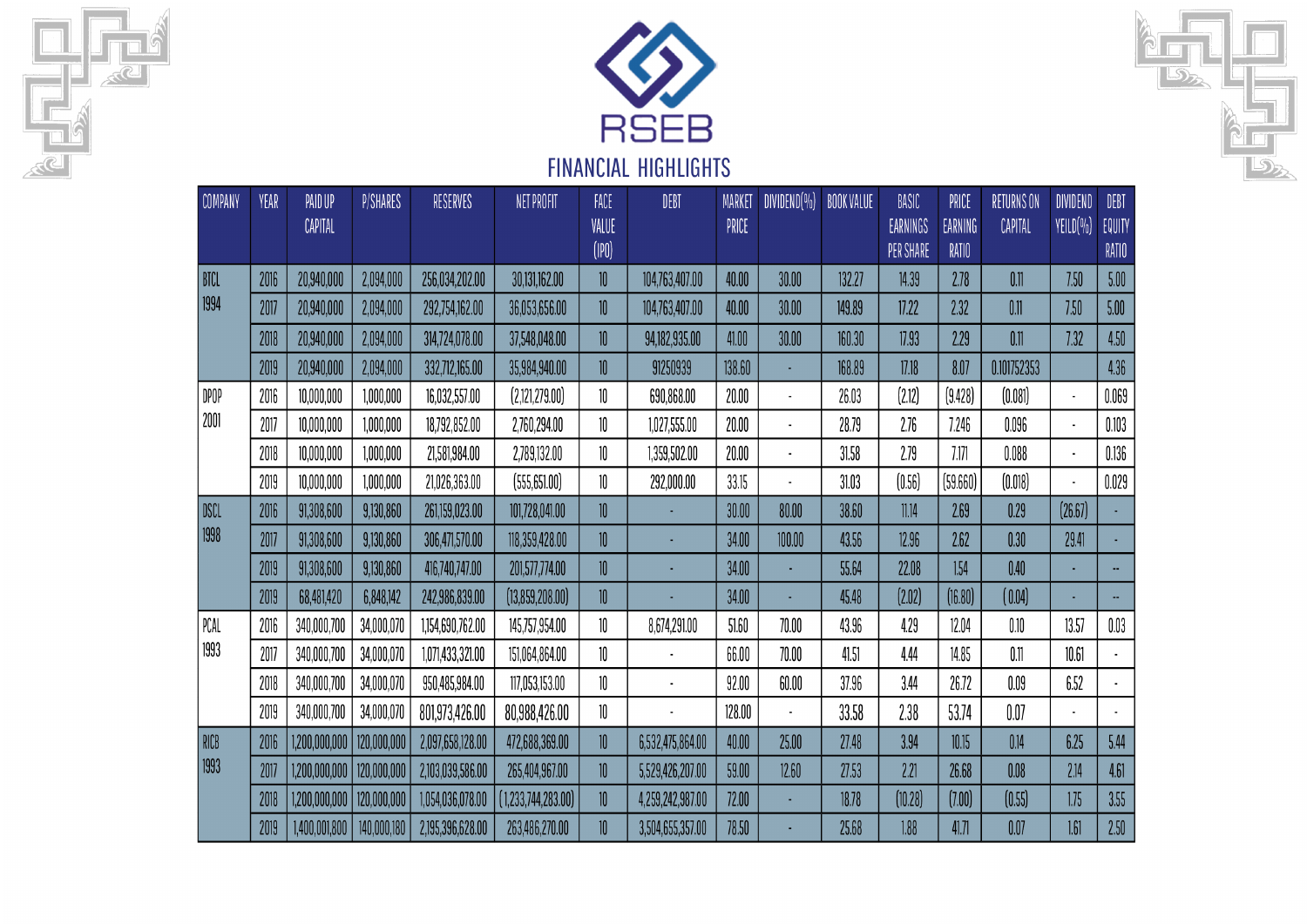





| COMPANY | YEAR | PAID UP<br>CAPITAL | <b>P/SHARES</b> | <b>RESERVES</b>  | NET PROFIT     | FACE<br>VALUE<br>(1P0) | DEBT           | MARKET<br>PRICE | $DIVIDEND(\% )$ | <b>BOOK VALUE</b> | BASIC<br>EARNINGS<br>PER SHARE | PRICE<br><b>EARNING</b><br>RATIO | RETURNS ON<br>CAPITAL | DIVIDEND<br>YEILD(%) | DEBT<br>EQUITY<br>RATIO |
|---------|------|--------------------|-----------------|------------------|----------------|------------------------|----------------|-----------------|-----------------|-------------------|--------------------------------|----------------------------------|-----------------------|----------------------|-------------------------|
| STCB    | 2016 | 180,001,600        | 18,000,160      | 210,304,385.71   | 78,462,627.12  | 10                     | 64,761,822.77  | 17.20           | 18.00           | 21.68             | 4.36                           | 4.01                             | 0.20                  | 10.29                | 0.36                    |
| 1997    | 2017 | 180,001,600        | 18,000,160      | 259,197,108.81   | 81,255,564.31  | 10                     | 100,604,711.64 | 17.50           | 20.00           | 24.40             | 4.51                           | 3.88                             | 0.19                  | 11.43                | 0.56                    |
|         | 2018 | 180,001,600        | 18,000,160      | 259,197,108.81   | 67,485,749.52  | 10                     | 105,246,228.63 | 34.50           | 21.00           | 24.40             | 3.75                           | 9.20                             | 0.15                  | 5.80                 | 0.58                    |
|         | 2019 | 180,001,600        | 18,000,160      | 301,155,541.00   | 44,558,651.00  | 10                     | 113,212,469.00 | 64.00           | 15.00           | 26.73             | 2.48                           | 25.85                            | 0.09                  | 3.13                 | 0.63                    |
| EBCC    | 2016 | 52,100,000         | 5,210,000       | 631,267,781.50   | 159,410,663.62 | 10 <sup>°</sup>        | 140,724.31     | 40.00           | 200.00          | 131.16            | 30.60                          | 1.31                             | 0.23                  | $50.00$              | $0.00\,$                |
| 2005    | 2017 | 52,100,000         | 5,210,000       | 728,193,055.32   | 204,763,264.56 | 10                     | 110,413.92     | 45.00           | 200.00          | 149.77            | 39.30                          | 1.14                             | 0.26                  | 44.44                | 0.00                    |
|         | 2018 | 52,100,000         | 5,210,000       | 827,817,492.52   | 203,824,437.20 | 10                     | 13,634.81      | $57.00$         | 290.00          | 168.89            | 39.12                          | 1.46                             | 0.23                  | 50.88                | 0.00                    |
|         | 2019 | 52,100,000         | 5,210,000       | 835,372,593.45   | 159,646,041.23 | 10                     |                | 59.85           |                 | 170.34            | 30.64                          | 1.95                             | 0.18                  | 48.45                |                         |
| KCL     | 2016 | 50,000,000         | 5,000,000       | 146,908,413.31   | 25,356,098.65  | 10                     |                | 12.00           |                 | 39.38             | 5.07                           | 2.37                             | 0.13                  |                      |                         |
| 2007    | 2017 | 50,000,000         | 5,000,000       | 12,285,960.73    | 19,775,769.44  | 10                     |                | 12.00           | 17.00           | 41.44             | 3.96                           | 3.03                             | 0.32                  | 14.17                |                         |
|         | 2018 | 50,000,000         | 5,000,000       | 174,006,402.22   | 12,464,074.90  | 10                     | 14,156,000.00  | 12.00           | 12.00           | 44.80             | 2.49                           | 4.81                             | $0.06\,$              | $10.00$              | 0.28                    |
|         | 2019 | 50,000,000         | 5,000,000       | 170,097,626.00   | 14,095,985.00  | 10                     | 14,156,000.00  | 12.00           | 15              | 44.02             | 2.82                           | 20.93                            | 0.06                  | 2.54                 | 0.28                    |
| DWAL    | 2016 | 203,699,610        | 20,369,961      | 143,377,239.86   | 39,318,124.70  | 10                     | 75,899,948.99  | 38.00           | 20.00           | 17.04             | 1.93                           | 19.69                            | 0.11                  | 5.26                 | 0.37                    |
| 2008    | 2017 | 203,699,610        | 20,369,961      | 217,103,425.55   | 113,849,155.69 | 10 <sup>°</sup>        | 48,991,600.40  | 34.00           | 10.00           | 20.66             | 5.59                           | 6.08                             | 0.27                  | 2.94                 | 0.24                    |
|         | 2019 | 173,143,530        | 17,314,353      | 324,398,455.32   | 222,562,264.47 | 10                     | 13,178,381.83  | 39.67           | 20.00           | 28.74             | 12.85                          | 3.09                             | 0.45                  | 2.52                 | 0.08                    |
|         | 2019 | 173,143,530        | 17,314,353      | 360,730,075.18   | 66,177,030.14  | 10 <sup>°</sup>        |                | 73.50           | 30 <sup>°</sup> | 30.83             | 3.82                           | 19.23                            | 0.12                  | 1.36                 |                         |
| JMCL    | 2016 | 39,813,410         | 3,981,341       | 887,895,504.78   | 226,416,853.80 | 10                     |                | 80.00           | $500.00$        | 233.01            | 56.87                          | 1.41                             | 0.24                  | 62.50                |                         |
| 2008    | 2017 | 39,813,410         | 3,981,341       | 1,090,058,207.00 | 405,157,793.00 | 10                     |                | 80.00           | $500.00$        | 283.79            | 101.76                         | 0.79                             | 0.36                  | 62.50                |                         |
|         | 2018 | 39,813,410         | 3,981,341       | 1,374,808,570.00 | 493,178,147.00 | 10                     |                | 78.00           | $500.00$        | 355.31            | 123.87                         | 0.63                             | 0.35                  | 64.10                |                         |
|         | 2019 | 23,888,270         | 2,388,827       | 1,391,623,133.00 | 519,188,718.00 | 10                     |                | 535.50          | $500.00$        | 592.56            | 217.34                         | 2.46                             | 0.37                  | 9.34                 |                         |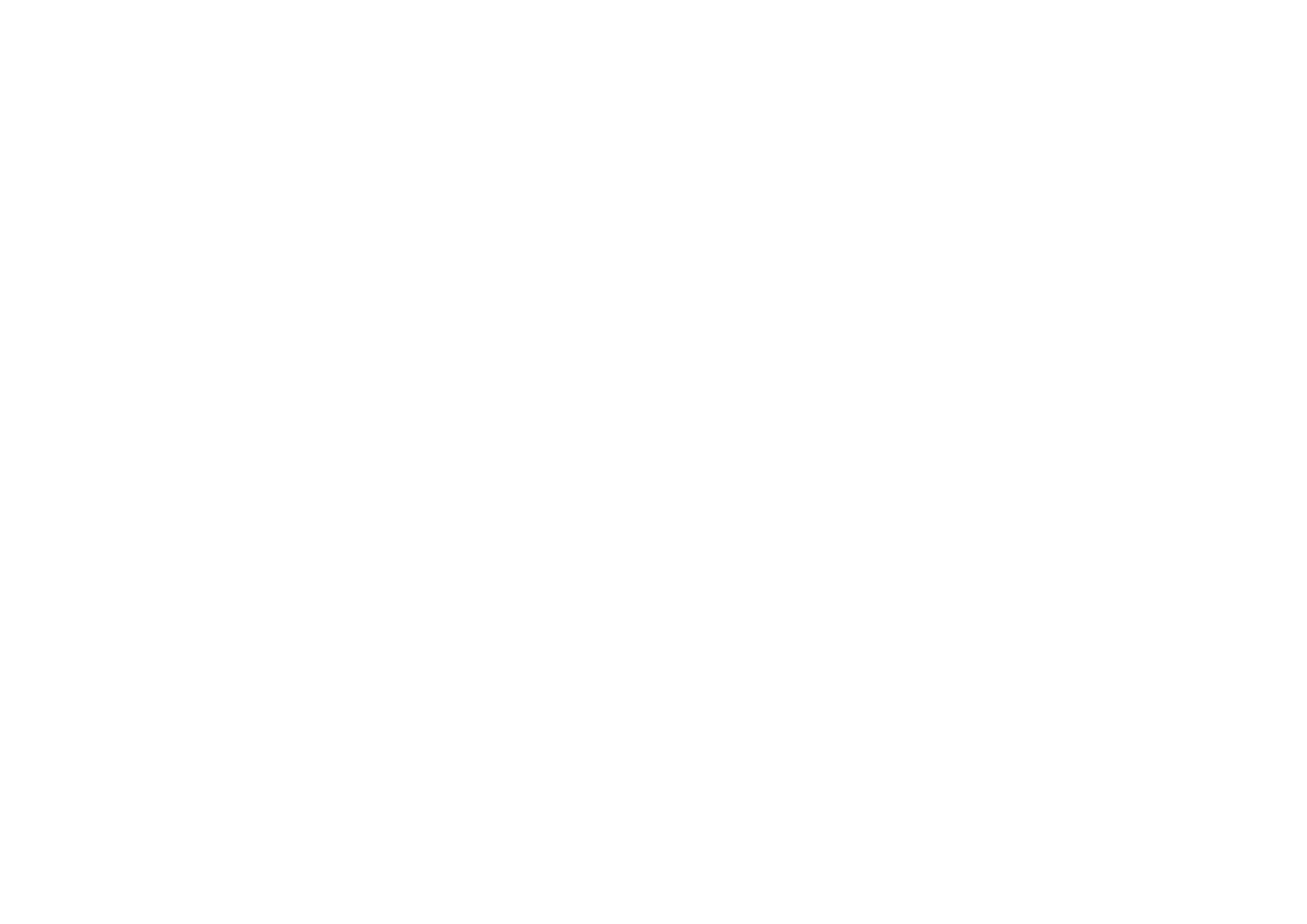





| <b>COMPANY</b> | <b>YEAR</b> | PAID UP        | P/SHARES   | RESERVES         | NET PROFIT     | FACE                      | DEBT             | <b>MARKET</b> | DIVIDEND(%) BOOK VALUE |       | BASIC                        | PRICE                   | <b>RETURNS ON</b> | <b>DIVIDEND</b> | DEBT            |
|----------------|-------------|----------------|------------|------------------|----------------|---------------------------|------------------|---------------|------------------------|-------|------------------------------|-------------------------|-------------------|-----------------|-----------------|
|                |             | <b>CAPITAL</b> |            |                  |                | VALUE<br>$(\mathsf{IPO})$ |                  | PRICE         |                        |       | EARNINGS<br><b>PER SHARE</b> | <b>EARNING</b><br>RATIO | CAPITAL           | YEILD(%)        | EQUITY<br>RATIO |
| DFAL           | 2016        | 289,776,200    | 28,977,620 | 231,835,976.32   | 39,221,303.31  | 10                        | 7,008,639.00     | 22.00         | 11.00                  | 18.00 | 1.35                         | 16.25                   | 0.08              | 5.00            | 0.02            |
| 1993           | 2017        | 289,776,200    | 28,977,620 | 259,995,112.12   | 98,834,552.57  | 10                        | 7,938,370.00     | 18.50         | 30.00                  | 18.97 | 3.41                         | 5.42                    | 0.18              | 16.22           | 0.03            |
|                | 2018        | 289,776,200    | 28,977,620 | 274,526,284.27   | 255,694,769.85 | 10                        | 8,844,541.00     | 56.64         | 80.00                  | 19.47 | 8.82                         | 6.42                    | 0.45              | 14.12           | 0.03            |
|                | 2019        | 289,776,200    | 28,977,620 | 155,533,868.25   | 21,363,127.10  | 10                        | 10,760,049.00    | 72.25         | 10.00                  | 15.37 | 0.74                         | 98.00                   | 0.05              | 11.07           | 0.04            |
| BIL            | 2016        | 200,000,000    | 20,000,000 | 229,795,488.00   | 98,730,467.00  | 10                        | 120,000,000.00   | 27.00         | 27.00                  | 21.49 | 4.94                         | 5.47                    | 0.23              | 10.00           | 0.60            |
| 2009           | 2017        | 200,000,000    | 20,000,000 | 291,305,376.00   | 115,509,888.00 | 10                        | 120,000,000.00   | 31.00         | 35.00                  | 24.57 | 5.78                         | 5.37                    | 0.24              | 11.29           | 0.60            |
|                | 2018        | 300,000,000    | 30,000,000 | 164,858,542.00   | 43,553,166.00  | 10                        | 120,000,000.00   | 54.00         |                        | 15.50 | 1.45                         | 37.20                   | 0.09              |                 | 0.40            |
|                | 2019        | 300,000,000    | 30,000,000 | 263,000,343.00   | 98,141,801.00  | 10                        | 120,000,000.00   | 40.50         | 16.00                  | 18.77 | 3.27                         | 12.38                   | 0.17              |                 | 0.40            |
| <b>DPNB</b>    | 2016        | 450,000,000    | 45,000,000 | 557,608,814.89   | 176,431,163.97 | 10                        | 3,455,715,220.59 | 21.00         | 10.00                  | 22.39 | 3.92                         | 5.36                    | 0.18              | 4.76            | 7.68            |
| 2010           | 2017        | 450,000,000    | 45,000,000 | 696,749,485.25   | 184,140,670.37 | 10                        | 5,513,163,855.59 | 25.10         | 12.00                  | 25.48 | 4.09                         | 6.13                    | 0.16              | 5.10            | 12.25           |
|                | 2018        | 700,000,000    | 70,000,000 | 1,000,146,306.96 | 233,741,947.71 | 10                        | 7,998,196,444.00 | 37.50         | 15.00                  | 24.29 | 3.34                         | 11.23                   | 0.14              | 4.00            | 11.43           |
|                | 2019        | 700,000,000    | 70,000,000 | 1,105,397,326.05 | 169,412,812.89 | 10 <sup>°</sup>           | 9,097,248,748.66 | 78.00         |                        | 25.79 | 2.42                         | 32.23                   | 0.01              | 1.92            | 13.00           |